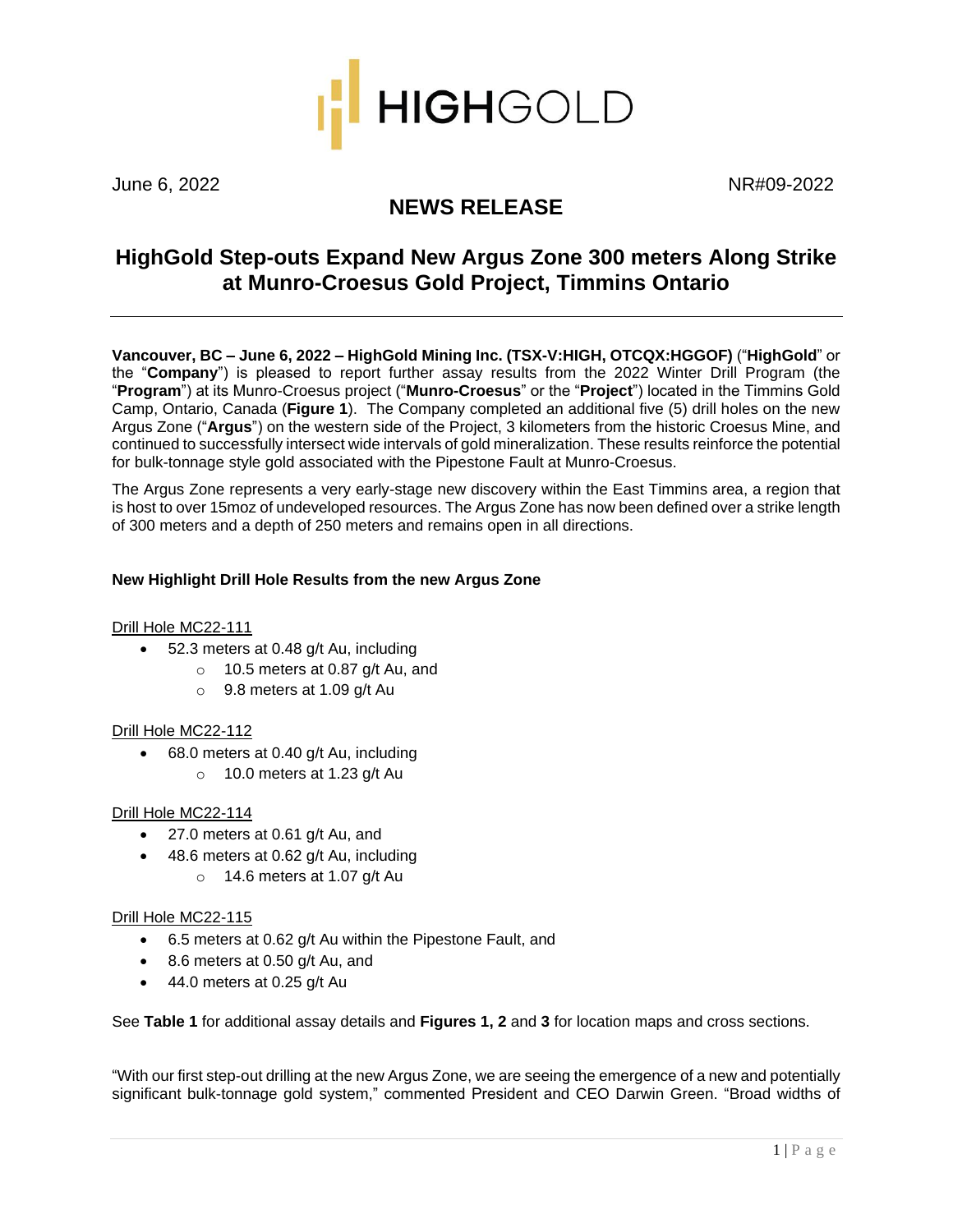encouraging gold mineralization have been intersected in six out of seven holes with excellent promise for further expansion. The surrounding area is completely untested with no prior drilling and our next steps at this discovery will be exploring the extents of the gold system, including tracking it west toward the intersection of the Argus Zone trend with the regional Pipestone Fault." Please [CLICK HERE](https://youtu.be/JQ30weT_C4Y) to hear CEO Darwin Green's commentary on the significance of this new discovery in the context other known bulktonnage deposits in the East Timmins region.





## **Discussion of Results for the New Argus Zone**

The first two drill holes reported by the Company at the new Argus Zone intersected wide zones of nearsurface bulk-tonnage style gold mineralization highlighted by 62.8 meters at 0.79 g/t within 136.0 meters at 0.54 g/t Au in MC22-110 *(see [Company press release](https://highgoldmining.com/news/2022/highgold-makes-new-discovery-at-munro-croesus-with-wide-intervals-of-gold-mineralization-including-136-meters-at-0.54-g-t-gold/) issued dated May 9, 2022*).

Drill holes MC22-111/112/113/114/115 reported today tested the down-dip and strike extent of the new Argus Zone over a 400 meter by 400 meter area and returned encouraging values in four of five holes, including 52.3 meters at 0.48 g/t Au in hole MC22-111, 68.0 meters at 0.40 g/t Au in hole MC22-112, and 27.0 meters at 0.61 g/t Au, 48.6 meters at 0.62 g/t Au and 18.6 meters at 0.32 g/t Au (collectively 94.2 meters) in hole MC22-114. Hole MC22-113 was drilled 100 meters to the northeast across a north-south trending fault and is interpreted to have missed the faulted projection of the zone. Hole MC22-115 was drilled north through the Pipestone Fault into the southwest trend of the Argus Zone and intersected 6.5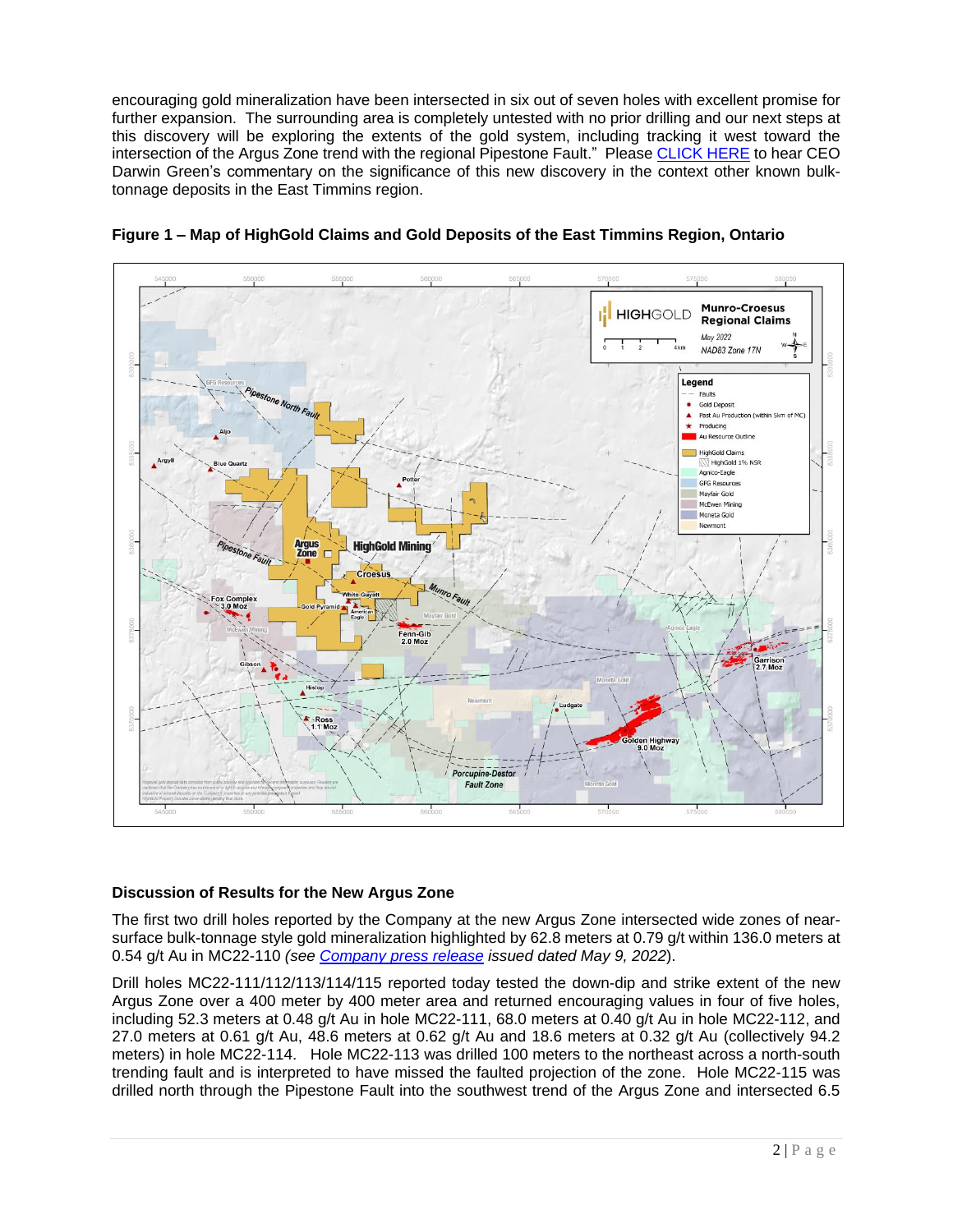meters at 0.62 g/t Au within a silicified zone with the Pipestone Fault and then 44.0 meters of 0.25 g/t Au, including 1.0 meters at 3.56 g/t Au lower in the hole.

Drill hole locations for the five (5) holes reported herein are shown in **Figures 2 and 3** with Significant Assay Results summarized in **Table 1.** An aerial image of the drill rig from the winter program at the Argus Zone is presented in **Photo 1**.

## **The Munro-Croesus Project**

The Munro-Croesus Project is located along Highway 101 in the heart of the Abitibi greenstone belt, Canada's premier gold mining jurisdiction (**Figure 1**). Extensive land consolidation by the Company in 2020-2021 unified the patchwork of patented and unpatented mining claims surrounding the Croesus Gold Mine and enhanced the exploration potential of the Project. The Project covers 51 km<sup>2</sup> (20 mi<sup>2</sup>) of highly prospective geology within the influence of major gold-bearing structural breaks, including control of approximately 8 kilometers strike length of the regional Pipestone Fault - an attractive setting for gold mineralization within the Timmins and Golden Highway Gold Camps. Multi-million-ounce bulk-tonnage (<1 g/t) gold deposits located in the immediate region include the Tower Gold Project being developed by Moneta Gold Inc. and the Fenn-Gib Gold Project being developed by Mayfair Gold Corp. The Black Fox underground gold mine operated by McEwen Mining is located 1.5 km southwest of the Munro Croesus property.

The new Argus Zone is located **3 kilometers** west-northwest of the past-producing Croesus Mine (**Figure 2**). It is a broad zone of surface gold mineralization within the influence of the regional gold-bearing Pipestone Fault. The Argus Zone is characterized by silicified mafic variolitic volcanics cut by northeasttrending pyritic veinlets within a broader halo of carbonate alteration and local development of specular hematite. Selective historical sampling during a small 1990s-era drill program yielded promising gold assays over narrow widths with large sections of core unsampled. HighGold's recognition that mineralization may be more widespread provided the rationale to target the prospect, resulting in the discovery of bulk-tonnage style gold.

## **2022 Winter Drill Program**

The 2022 Winter Drill Program was completed in early April with a **total of 7,401 meters drilled in 33 holes.** Assay results have now been reported for 14 drill holes with results for 19 drill holes currently pending.

## **About HighGold's Timmins Properties**

HighGold owns 100% of each of its three Timmins properties. The Munro-Croesus Gold Project is located approximately 75 kilometers (47 miles) east of Timmins, proximal to the Porcupine-Destor and Pipestone Faults, and approximately two kilometers (1.2 miles) northwest and along trend of the Mayfair Gold Corp multi-million ounce Fenn-Gib gold deposit. Mining occurred intermittently at Munro-Croesus between 1915 and 1936. The Golden Mile 89.5 square kilometer (34.5 square mile) property is located nine kilometers (5.6 miles) northeast of Newmont's multi-million-ounce Hoyle Pond deposit in Timmins. The Timmins South (Golden Perimeter) 128 square kilometers (49 square mile) property is located to the south and southeast of Timmins on the south edge of the Shaw dome structure.

## **About HighGold**

HighGold is a well-funded mineral exploration company focused on high-grade gold projects located in North America. HighGold's flagship asset is the high-grade Johnson Tract Gold (Zn-Cu) Project located in Southcentral Alaska, USA. The Company also controls a portfolio of quality gold projects in the greater Timmins gold camp, Ontario, Canada that includes the Munro-Croesus Gold property, which is renowned for its high-grade mineralization, and the large Golden Mile and Timmins South properties. HighGold's experienced Board and senior management team, are committed to creating shareholder value through the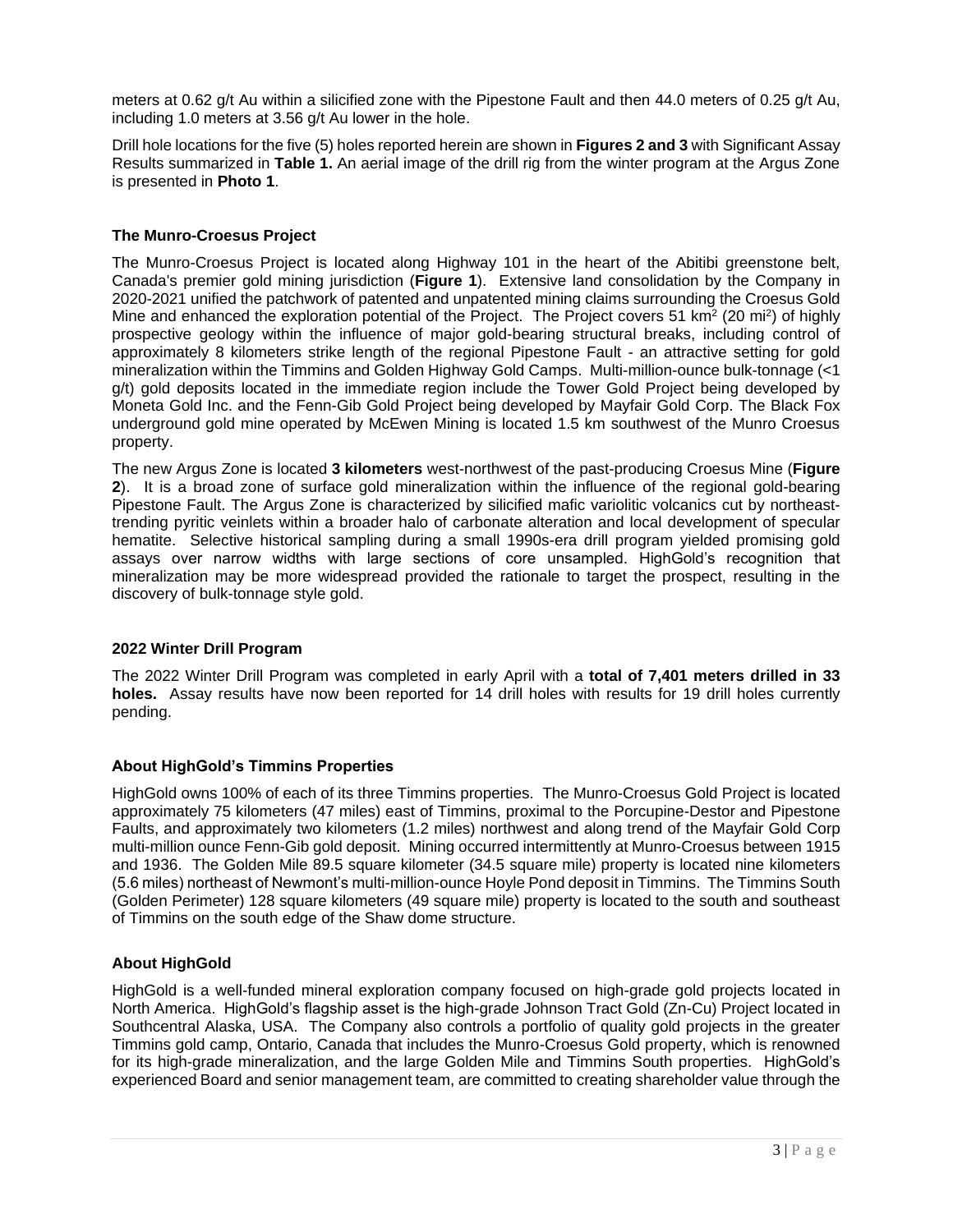discovery process, careful allocation of capital, and environmentally/socially responsible mineral exploration.

#### **Qualified Person and Quality Assurance**

Ian Cunningham-Dunlop, P.Eng., Senior VP Exploration for HighGold Mining Inc. and a qualified person ("**QP**") as defined by Canadian National Instrument 43-101, has reviewed and approved the technical information contained in this release.

## **On Behalf of HighGold Mining Inc.**

#### **"***Darwin Green***"**

#### President & CEO

For further information, please visit the HighGold Mining Inc. website at [www.highgoldmining.com,](http://www.highgoldmining.com/) or contact:

Darwin Green, President & CEO or Naomi Nemeth, VP Investor Relations Phone: **1-604-629-1165** or North American toll-free **1-855-629-1165** Email: [information@highgoldmining.com.](mailto:information@highgoldmining.com) Website: [www.highgoldmining.com](http://www.highgoldmining.com/) Twitter : [@HighgoldMining](https://twitter.com/highgoldmining?lang=en)

**Note 1**. Information on Fenn-Gib Gold Project and Tower Gold Project mineral resources compiled from public sources and are provided for general information purposes. Readers are cautioned that the Company has no interest in or right to acquire any interest in adjacent properties and they are not indicative of mineral deposits on the Company's properties or any potential exploration thereof.

**Additional Notes:** Starting azimuth, dip and final length (Azimuth/-Dip/Length) for drill holes reported today are noted as follows: MC22-111 (315/45/276m), MC22-112 (315/45/267m), MC22-113 (315/45/276m), MC22-114 (315/45/384m), and MC22-115 (360/45/300m).

Samples of drill core were cut by a diamond blade rock saw, with half of the cut core placed in individual sealed polyurethane bags and half placed back in the original core box for permanent storage. Sample lengths typically vary from a minimum 0.2-meter interval to a maximum 1.5-meter interval, with an average 0.5 to 1.0-meter sample length. Drill core samples were delivered by truck in sealed woven plastic bags to ALS Geochemistry laboratory facility in Timmins, Ontario for sample preparation with final analysis at ALS Geochemistry Analytical Lab facility in North Vancouver, BC. ALS Geochemistry operate meeting all requirements of International Standards ISO/IEC 17025:2017 and ISO 9001:2015.

Gold is determined by fire-assay fusion of a 50 g sub-sample with atomic absorption spectroscopy (AAS). Samples that return values >10 ppm gold from fire assay and AAS are determined by using fire assay and a gravimetric finish. Various metals including silver, gold, copper, lead and zinc are analyzed by inductivelycoupled plasma (ICP) atomic emission spectroscopy, following multi-acid digestion. The elements copper, lead and zinc are determined by ore grade assay for samples that returned values >10,000 ppm by ICP analysis. Silver is determined by ore grade assay for samples that returned >100 ppm.

The Company has a robust QAQC program that includes the insertion of blanks, standards and duplicates.

*Readers are cautioned that the Company has no interest in or right to acquire any interest in any of the neighboring mines or deposits, and that mineral deposits, and the results of any mining thereof, on adjacent or similar properties are not indicative of mineral deposits on the Company's properties or any potential*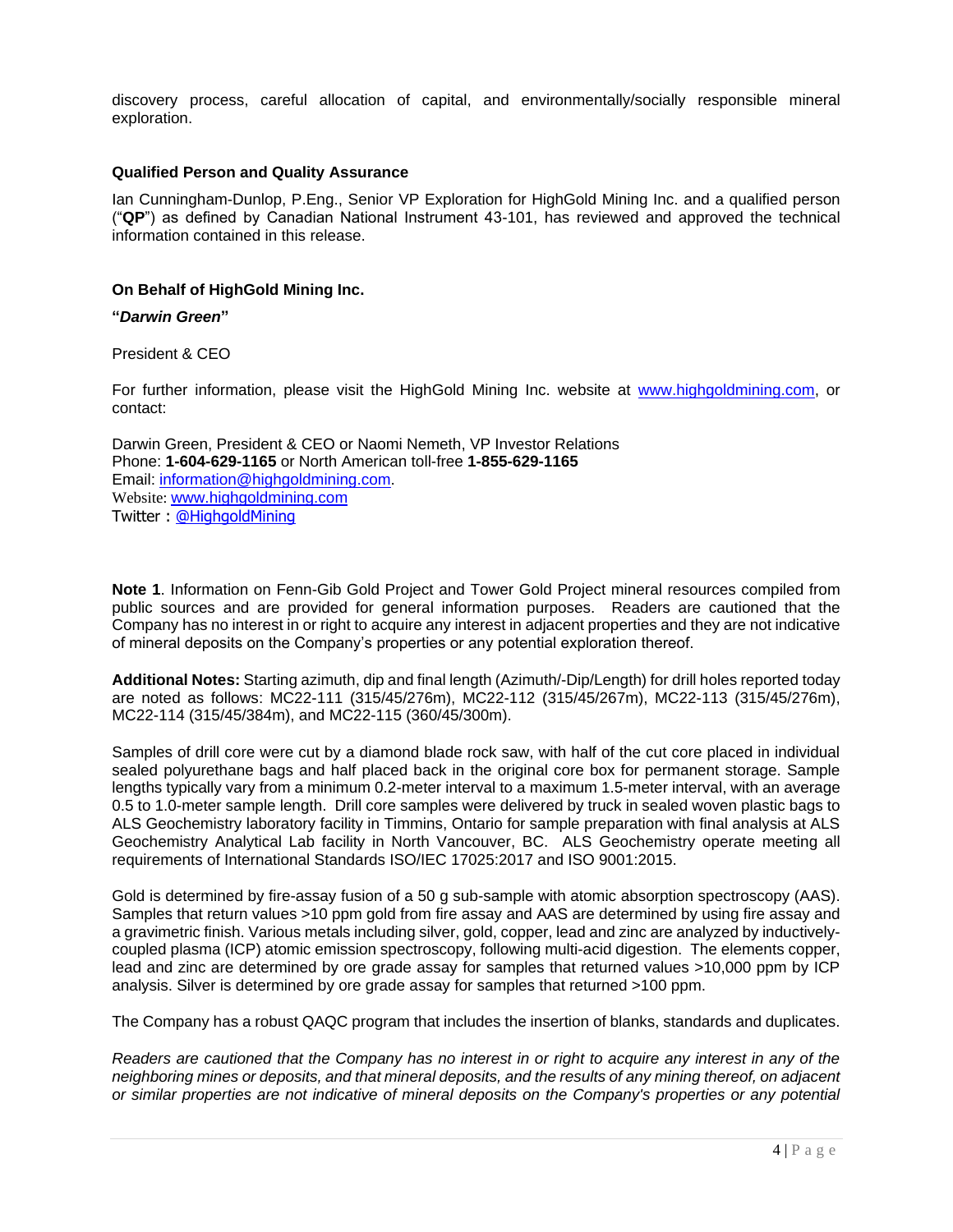#### *exploitation thereof.*

*Neither TSX Venture Exchange nor its Regulation Services Provider (as that term is defined in the policies of the TSX Venture Exchange) accepts responsibility for the adequacy or accuracy of this release.*

*Forward looking statements: This news release includes certain "forward-looking information" within the meaning of Canadian securities legislation and "forward-looking statements" within the meaning of the United States Private Securities Litigation Reform Act of 1995 (collectively "forward looking statements"). Forward-looking statements include predictions, projections and forecasts and are often, but not always, identified by the use of words such as "seek", "anticipate", "believe", "plan", "estimate", "forecast", "expect", "potential", "project", "target", "schedule", "budget" and "intend" and statements that an event or result "may", "will", "should", "could" or "might" occur or be achieved and other similar expressions and includes the negatives thereof. All statements other than statements of historical fact included in this release, including, without limitation, statements regarding the Company's currently ongoing drill program and pending assays are forward-looking statements that involve various risks and uncertainties. There can be no assurance that such statements will prove to be accurate and actual results and future events could differ materially from those anticipated in such statements. Forward-looking statements are based on a number of material factors and assumptions. Important factors that could cause actual results to differ materially from Company's expectations include actual exploration results, changes in project parameters as plans continue to be refined, results of future resource estimates, future metal prices, availability of capital and financing on acceptable terms, general economic, market or business conditions, uninsured risks, regulatory changes, defects in title, availability of personnel, materials and equipment on a timely basis, accidents or equipment breakdowns, delays in receiving government approvals, unanticipated environmental impacts on operations and costs to remedy same, and other exploration or other risks detailed herein and from time to time in the filings made by the Company with securities regulators. Although the Company has attempted to identify important factors that could cause actual actions, events or results to differ from those described in forward-looking statements, there may be other factors that cause such actions, events or results to differ materially from those anticipated. There can be no assurance that forward-looking statements will prove to be accurate and accordingly readers are cautioned not to place undue reliance on forward-looking statements.*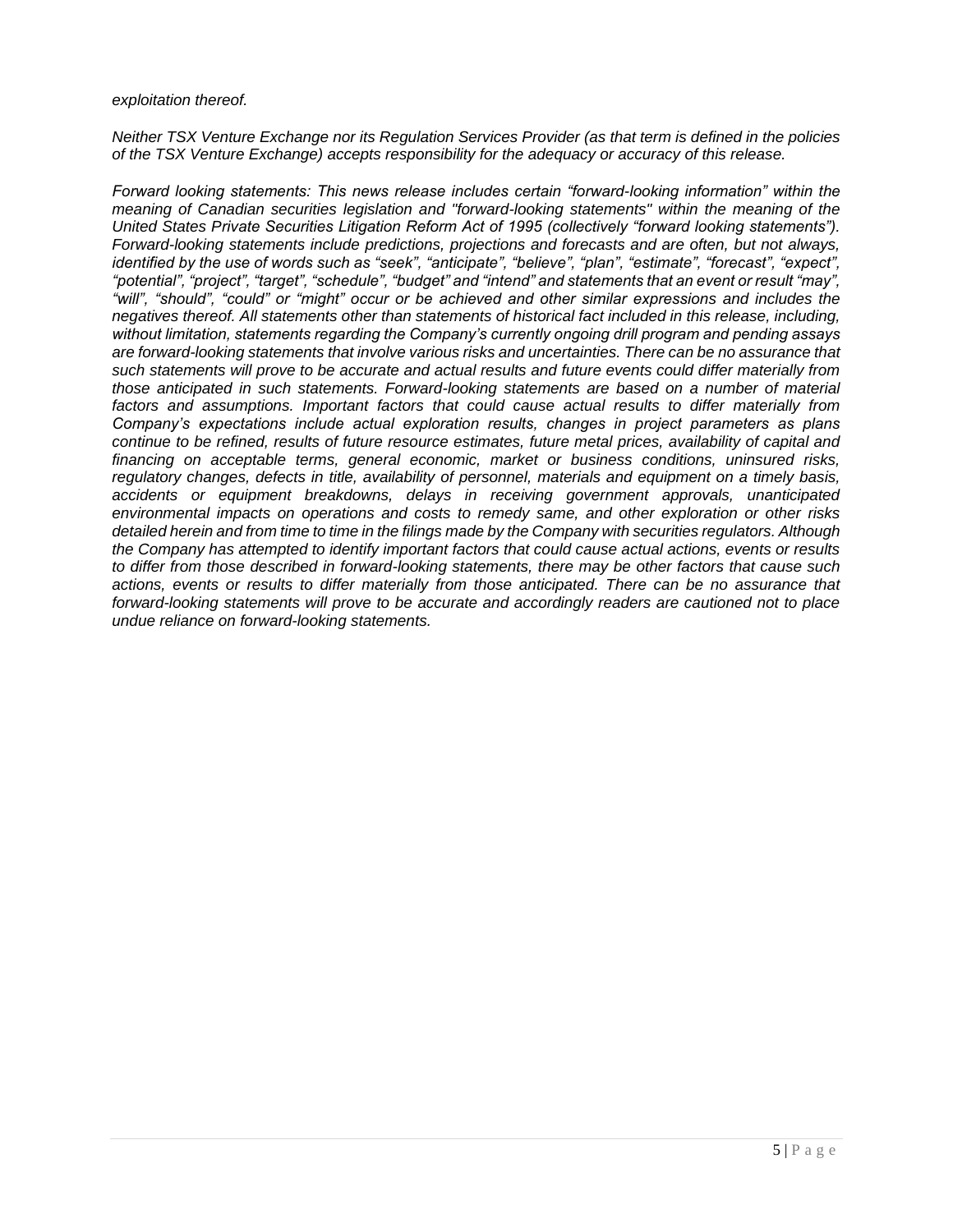

**Figure 2 – Munro-Croesus Project – Drill Hole Location Map for the New Argus Zone**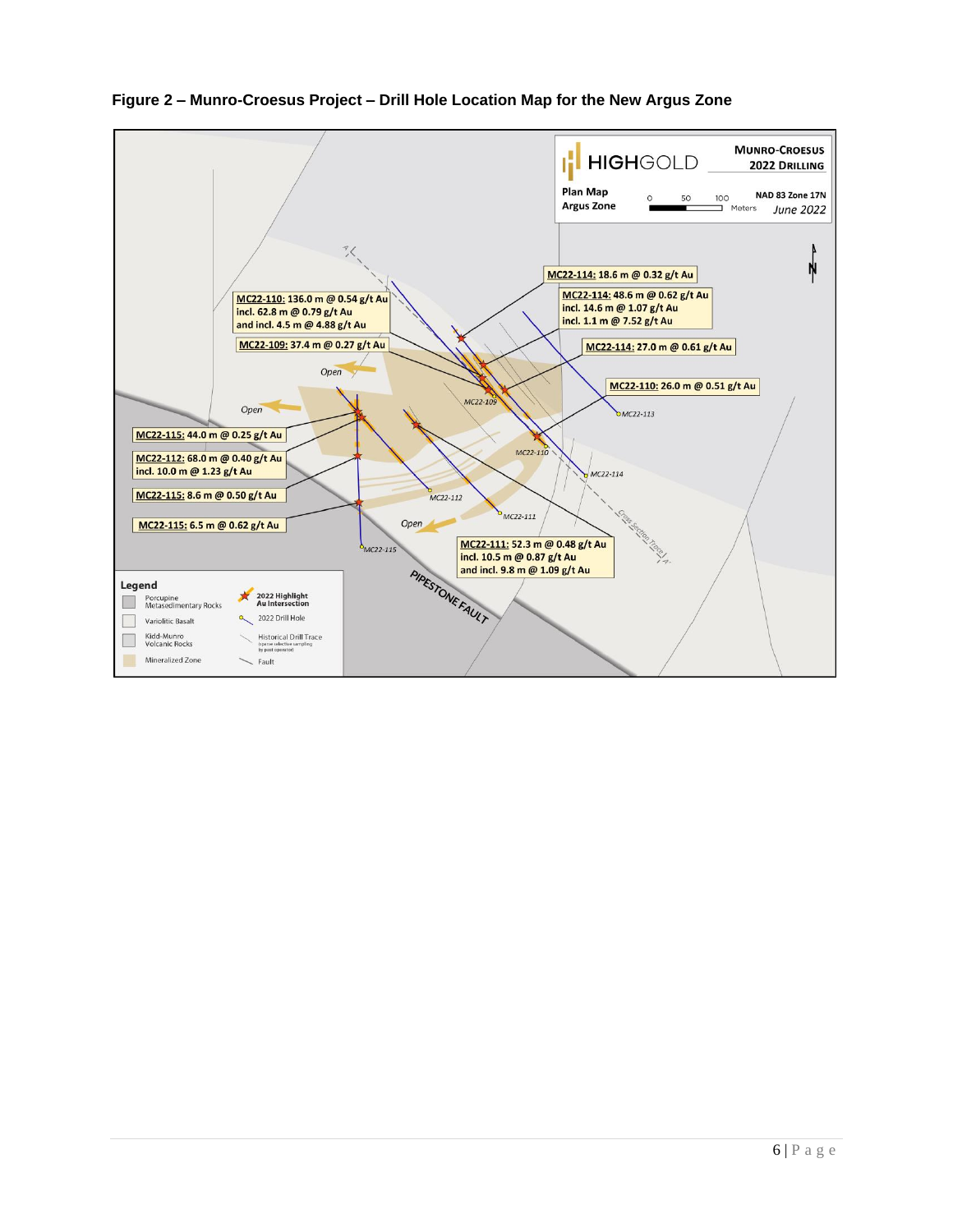#### **Figure 3 – Munro-Croesus Project – Drill Hole Cross-Section for the new Argus Zone showing holes MC22-109, MC22-110 and MC22-114** (looking northeast)

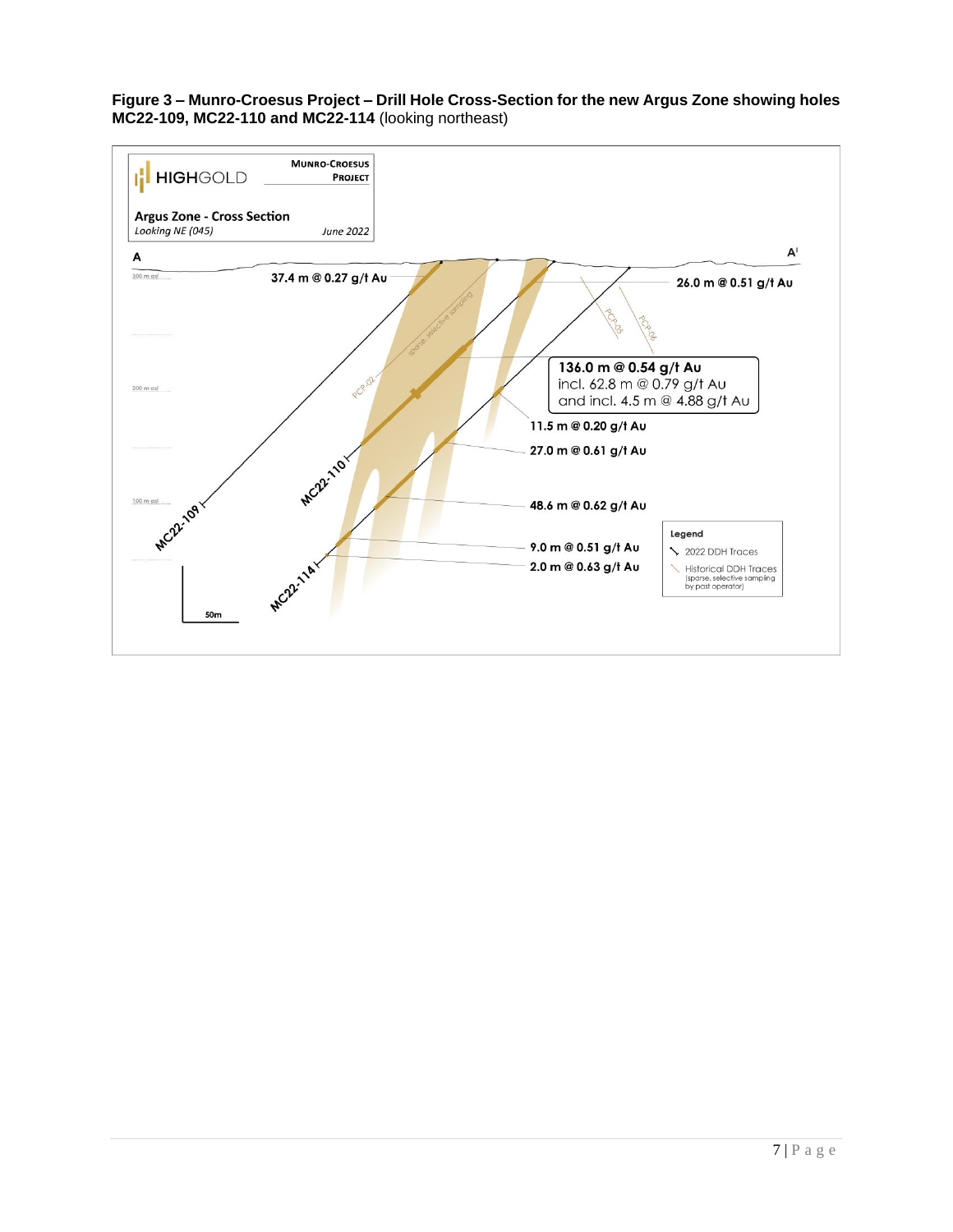**Photo 1 – Aerial image of drill rig from winter drill program at Argus Zone, Munro-Croesus Project** (looking southwest)**.**

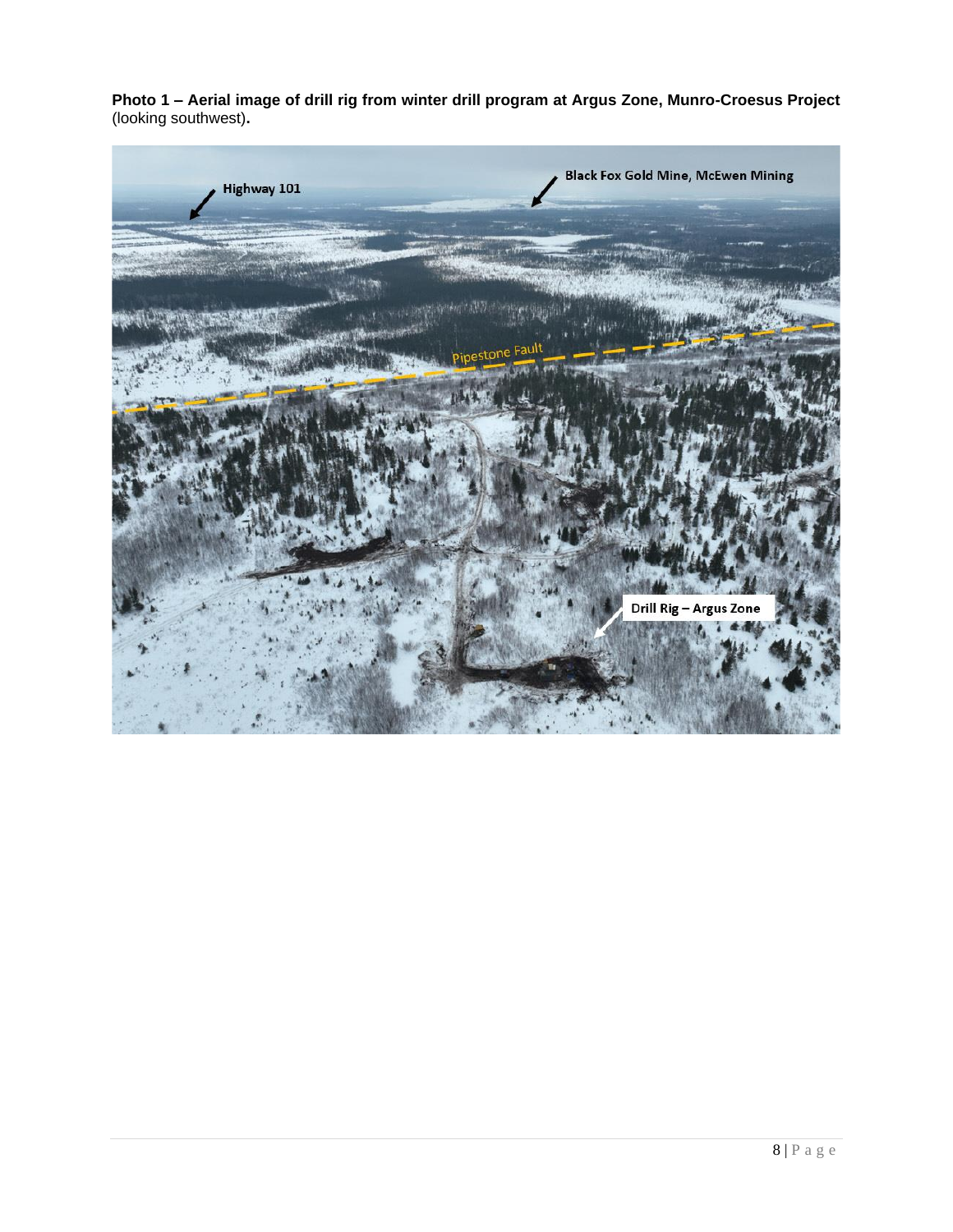| <b>Drill Hole</b>     | From<br>(m)           | To<br>(m) | Length**<br>(m) | Au<br>(g/t) |  |  |  |
|-----------------------|-----------------------|-----------|-----------------|-------------|--|--|--|
| <b>Argus Prospect</b> |                       |           |                 |             |  |  |  |
| MC22-109*             | 2.40                  | 39.80     | 37.40           | 0.27        |  |  |  |
| Incl.                 | 8.50                  | 19.00     | 10.50           | 0.43        |  |  |  |
| And Incl.             | 17.40                 | 19.00     | 1.60            | 1.83        |  |  |  |
| And Incl.             | 37.50                 | 38.50     | 1.00            | 2.04        |  |  |  |
| MC22-110*             | 8.00                  | 44.20     | 36.20           | 0.43        |  |  |  |
| Incl.                 | 8.00                  | 34.00     | 26.00           | 0.51        |  |  |  |
| Incl.                 | 8.00                  | 13.00     | 5.00            | 0.97        |  |  |  |
| Incl.                 | 9.50                  | 12.10     | 2.60            | 1.41        |  |  |  |
| And Incl.             | 30.60                 | 34.00     | 3.40            | 2.20        |  |  |  |
| And                   | 100.00                | 236.00    | 136.00          | 0.54        |  |  |  |
| Incl.                 | 83.00                 | 85.50     | 2.50            | 1.26        |  |  |  |
| Incl.                 | 84.50                 | 85.00     | 0.50            | 4.36        |  |  |  |
| And Incl.             | 109.20                | 172.00    | 62.80           | 0.79        |  |  |  |
| Incl.                 | 109.20                | 110.00    | 0.80            | 13.15       |  |  |  |
| And Incl.             | 167.50                | 172.00    | 4.50            | 4.88        |  |  |  |
| Incl.                 | 167.50                | 169.00    | 1.50            | 10.17       |  |  |  |
| Incl.                 | 168.00                | 168.50    | 0.50            | 16.30       |  |  |  |
| MC22-111              | 16.70                 | 38.00     | 21.30           | 0.28        |  |  |  |
| Incl.                 | 16.70                 | 18.30     | 1.60            | 2.71        |  |  |  |
| Incl.                 | 17.80                 | 18.30     | 0.50            | 6.36        |  |  |  |
| And                   | 215.50                | 267.80    | 52.30           | 0.48        |  |  |  |
| Incl.                 | 215.50                | 226.00    | 10.50           | 0.87        |  |  |  |
| Incl.                 | 222.00                | 226.00    | 4.00            | 1.53        |  |  |  |
| And Incl.             | 241.00                | 267.80    | 26.80           | 0.57        |  |  |  |
| Incl.                 | 250.50                | 260.30    | 9.80            | 1.09        |  |  |  |
| Incl.                 | 250.50                | 253.00    | 2.50            | 3.04        |  |  |  |
| MC22-112              | 75.00                 | 110.00    | 35.00           | 0.19        |  |  |  |
| And                   | 159.00                | 227.00    | 68.00           | 0.40        |  |  |  |
| Incl.                 | 160.00                | 161.00    | 1.00            | 2.52        |  |  |  |
| And Incl.             | 204.00                | 214.00    | 10.00           | 1.23        |  |  |  |
| And                   | 250.00                | 260.00    | 10.00           | 0.35        |  |  |  |
| MC22-113              | No Significant Values |           |                 |             |  |  |  |
| MC22-114              | 154.00                | 165.50    | 11.50           | 0.20        |  |  |  |
| And                   | 211.00                | 238.00    | 27.00           | 0.61        |  |  |  |
| Incl.                 | 221.00                | 233.00    | 12.00           | 0.74        |  |  |  |
| And                   | 263.00                | 311.60    | 48.60           | 0.62        |  |  |  |
| And Incl.             | 297.00                | 311.60    | 14.60           | 1.07        |  |  |  |
| Incl.                 | 310.50                | 311.60    | 1.10            | 7.52        |  |  |  |

## **Table 1 – Munro-Croesus Project – Drill Hole Results for the new Argus Zone**